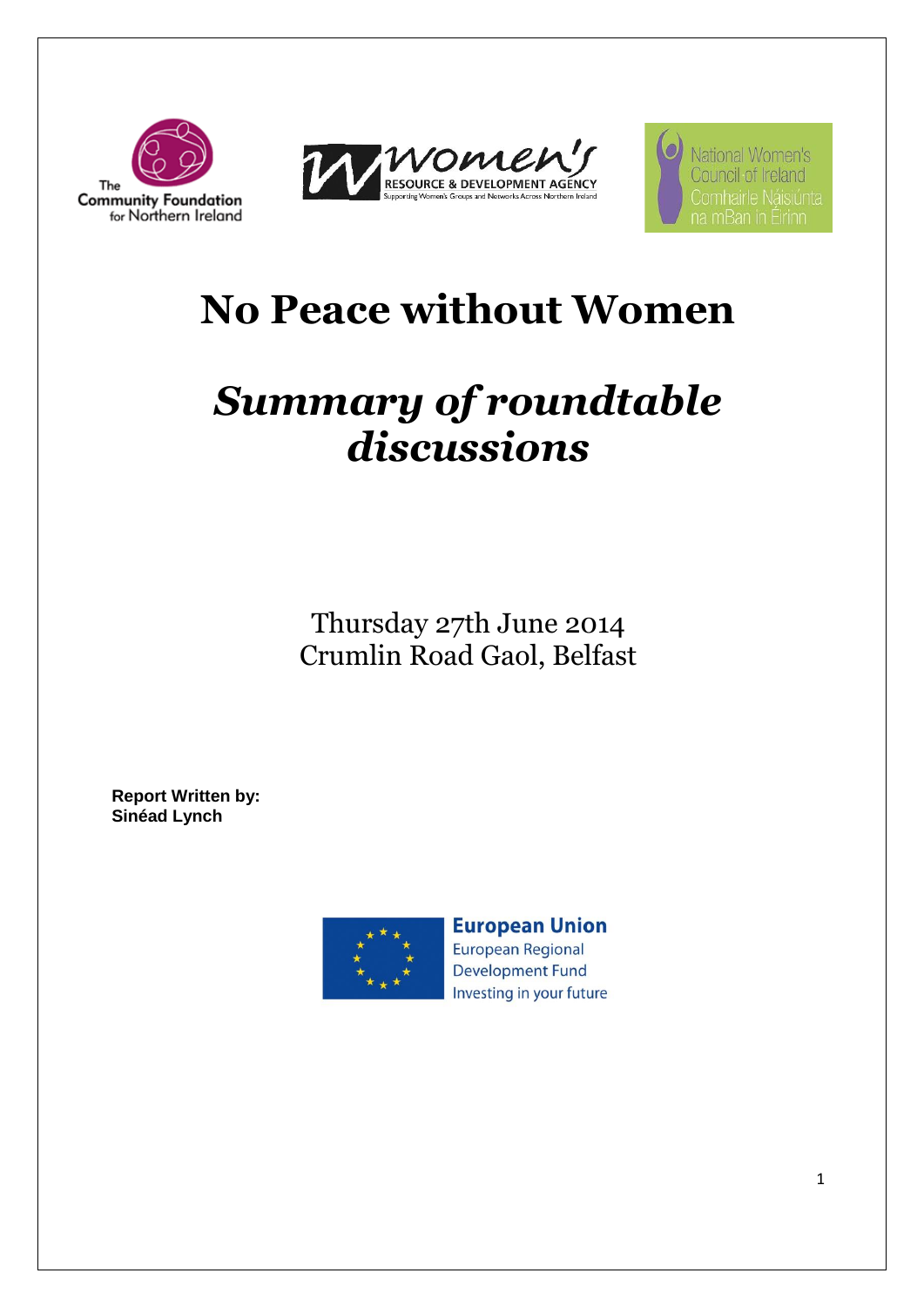### **No Peace without Women**

## **Summary of roundtable discussions**

### **Crumlin Road Gaol, Belfast 27th June 2014**

#### **Introduction of overall project:**

Over the last 2 years the Women's Resource and Development Agency (WRDA), the National Women's Council of Ireland (NWCI) and the Community Foundation for Northern Ireland have been partners in a Peace 3 project that aims to capture the experiences of women living through conflict and through the subsequent period of conflict resolution and peace building.

The aim has been to learn from the experience of women who have lived through these processes and to try to identify ways in which to make a positive impact. Women have been brought together on a cross community and a cross border basis and they have had an opportunity to exchange learning with women from other conflict areas through the Foundations for Peace Network.

Key issues were highlighted in different workshops which took place throughout Northern Ireland and in border county areas. These were:

- Violence, safety and security
- Decision making and representation
- Women's rights are human rights women and social justice
- Women and the legacies of the past
- Women and institutional change
- Women making a difference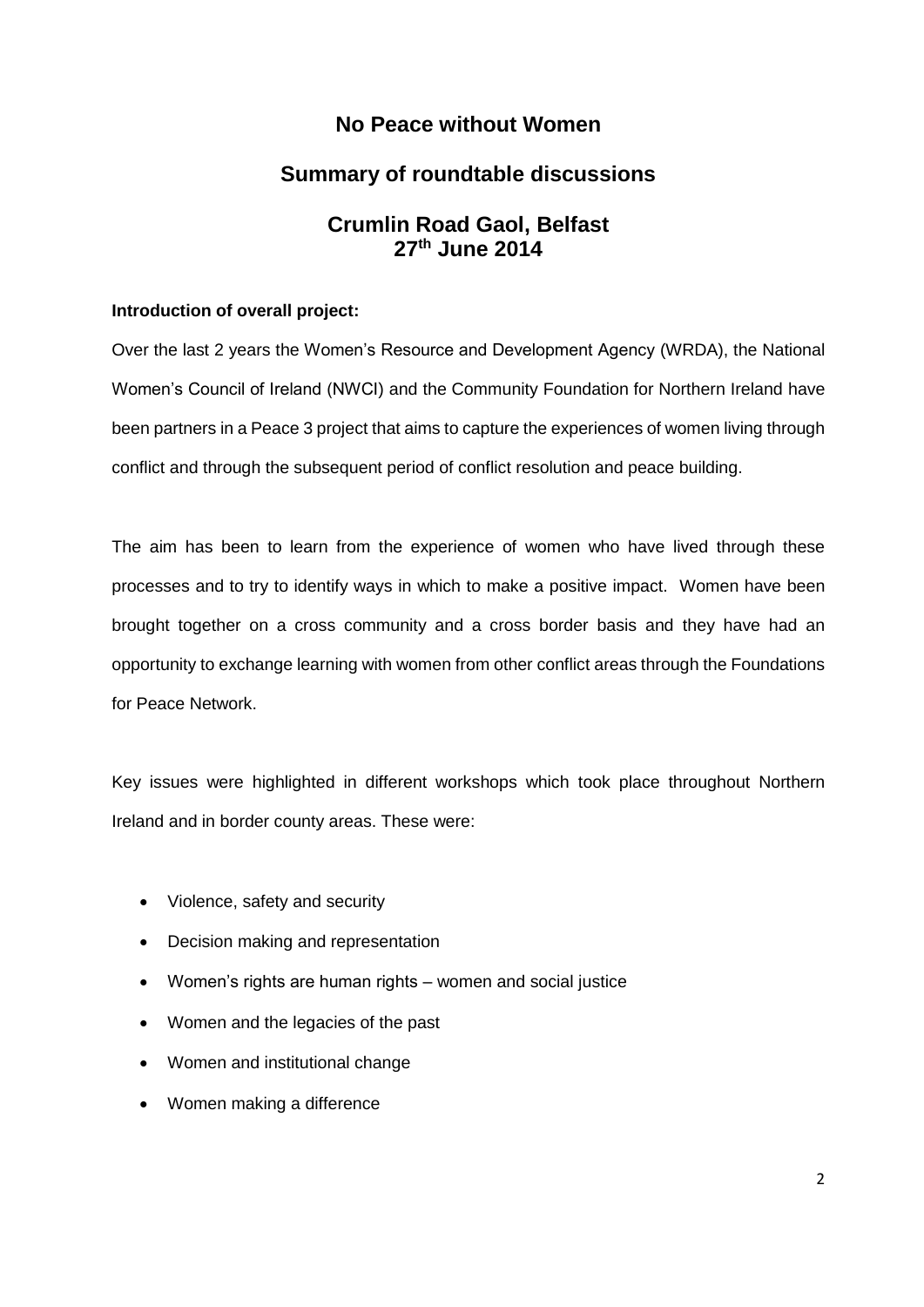At this event 'No Peace without Women', participants from previous workshops in the north of Ireland came together to hear about the gender and peacebuilding toolkit which contains inputs from all the previous workshops (north and south), as well as from stakeholders across the north of Ireland. The Tool Kit will be circulated on a national and an international basis with the intention of influencing governments and agencies responsible for providing grants and assistance to war-torn societies.

#### **Speaker Input**

**WRDA Director, Anne McVicker** gave an inspiring contextual introduction, recapping on the aims of the Women and Peacebuilding project. She stressed that the value of the two year project which has involved the consultation of over 1000 women would be the influence it would have on ensuring that women's voices would be heard on any future plans for reconstructing peace.

**NIWEP Chair, Kate McCullough** gave a clear presentation on UNSCR1325, what it means in the lives of women and what role individual women can play towards its' principles being realised. Her pictorial explanation of the pillars with examples of their various manifestations in other countries provided a solid and straightforward basis for the facilitated discussions afterwards. She also outlined the function of policy and legislation in the everyday lives of women and the importance of realising that every woman has the opportunity to influence it.

**Paula Bradley, MLA** spoke about her own experience of being chairperson of the Stormont All Party Group on UNSCR1325. She referred to her efforts to raise awareness amongst political parties in Northern Ireland and in Westminster on 1325 amidst a climate of disinterest and expressed her determination not to give up despite the many obstacles.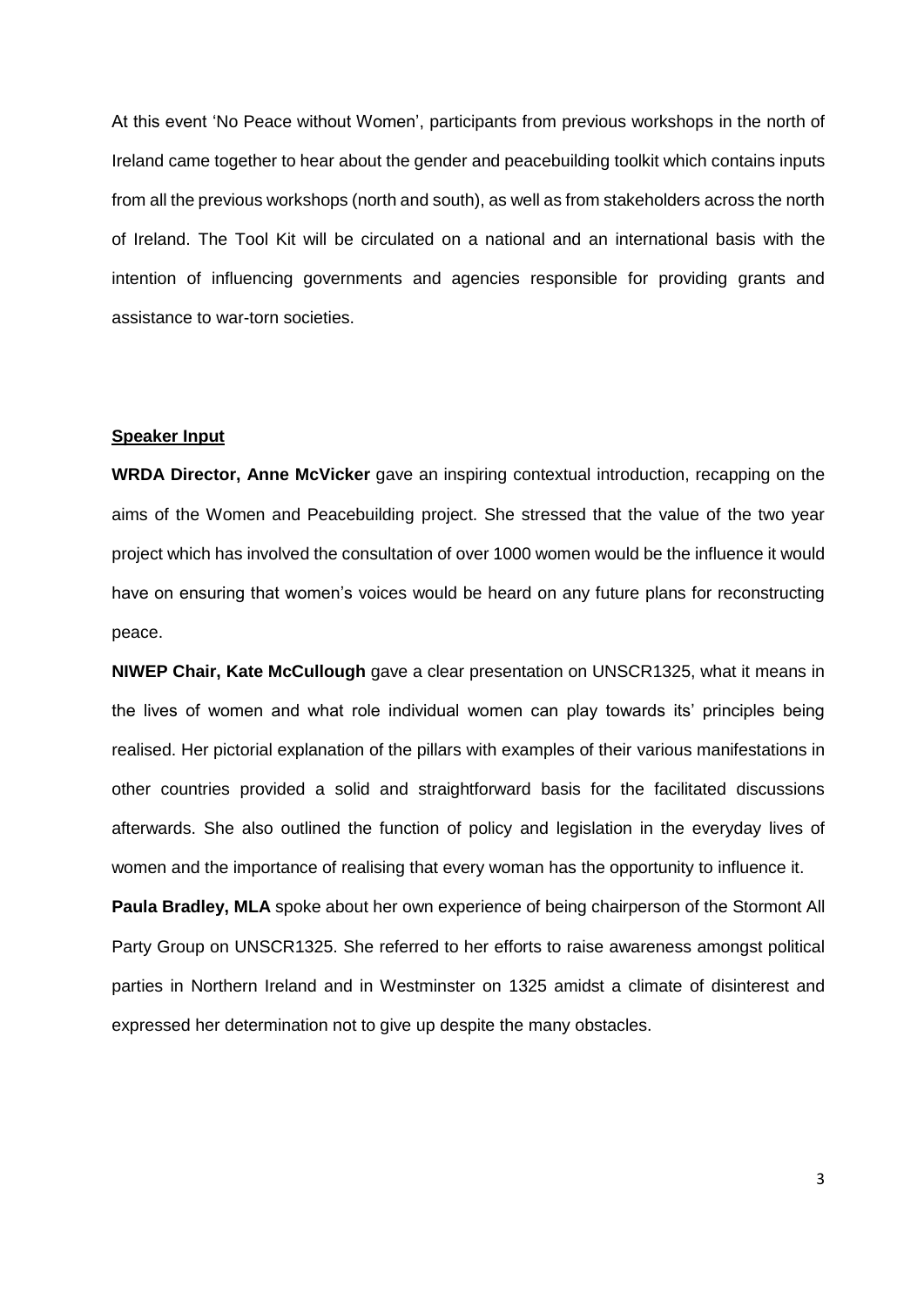#### **Format:**

Over 120 women from across the north of Ireland attended a workshop to listen to speakers talk about UNSCR1325 and the gender and peacebuilding toolkit as well as to give their perspectives on how the WRDA could advance the agenda of UNSCR1325 in the north of Ireland in the future

Facilitated discussions took place around thirteen tables with a scribe noting the issues that were raised around 3 key questions.

These are the summaries of those discussions.

# **1. What do you think of the speakers and have the presentations helped you to understand UNSCR1325 and what do you think the strengths of UNSCR1325 are?**

There was very positive feedback from the participants about Kate McCullough's presentation on UNSCR1325. It was felt that she spoke in an accessible manner that bypassed the unnecessary use of jargon and used relevant examples that held the participants' attention.

Women who had never heard of UNSCR1325 and those who had some knowledge of it referred to having a better understanding of it after the talk.

Participants also talked about being impressed by Paula Bradley's perseverance in raising awareness of 1325 in Stormont and her talk also helped to clarify why an action plan might not at the moment be created in the north of Ireland.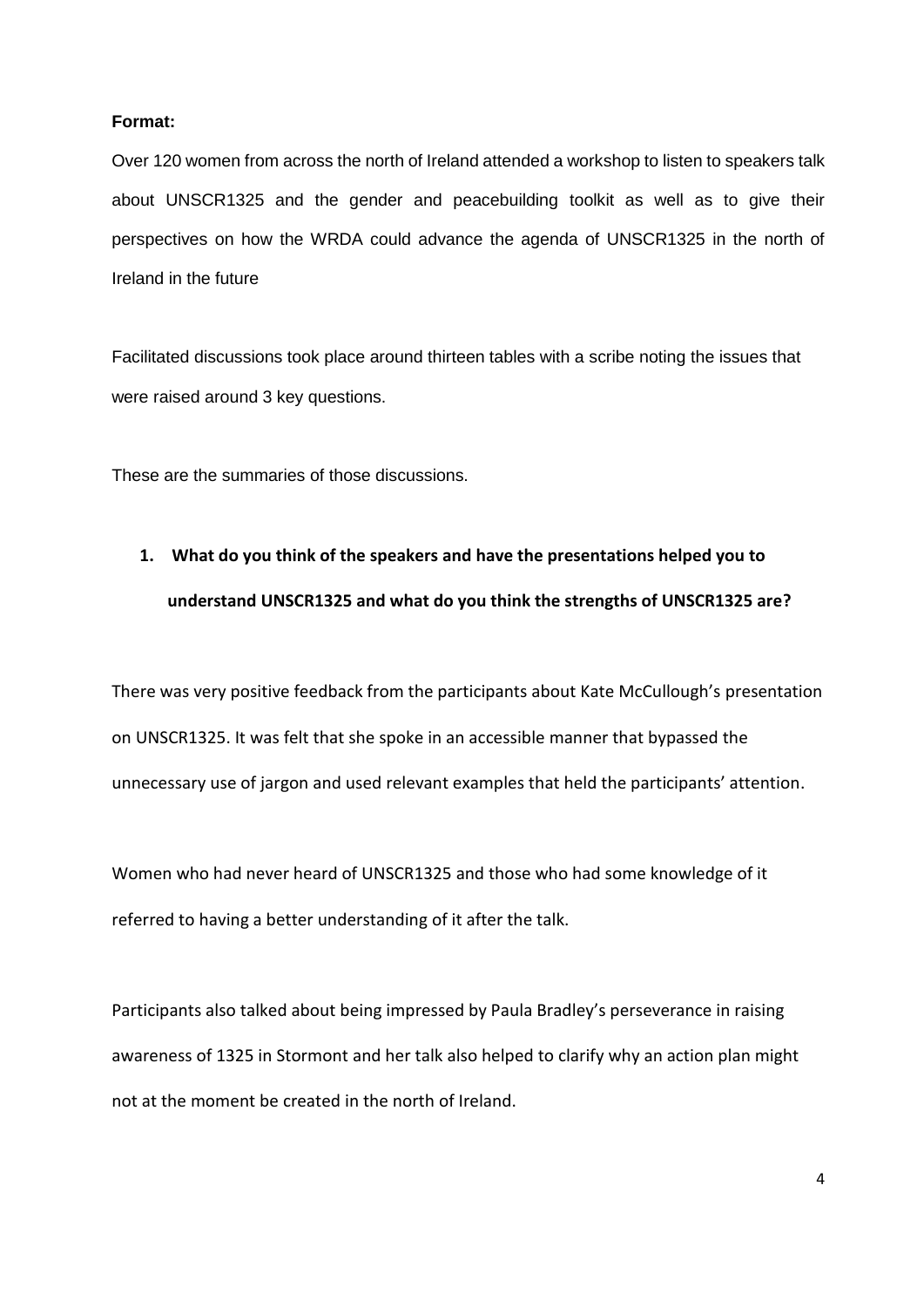#### **Strengths of UNSCR1325**

#### **Women in Key Roles**

The women were able to identify a pivotal strength of UNSCR1325 as its demand for placing women at the centre of decision making – both in politics and in the life of the community. They took note of the fact that women's under-representation in this regard is due to their "massive" responsibility within the family and the lack of support which might otherwise allow them time to become involved in politics and other decision-making fora.

They highlighted the fact that women in the north of Ireland are in a minority when it comes to having positions of power and influence and this is even more so the case in rural areas.

The lack of women is in itself something they identified as "putting women off" assuming their rightful role in political and public life and it is here that UNSCR1325 could be a powerful framework to work within.

Participants were enthused by the example that Kate McCullough gave of women's representation in post-conflict Rwanda and took this as evidence of the value of 1325. As such, the women in Northern Ireland need to also "challenge men's authority" rather than "asking permission, to take what is rightfully theirs." This attitude is what is needed to cut through the justification of many male politicians that there are "more important issues to sort out first."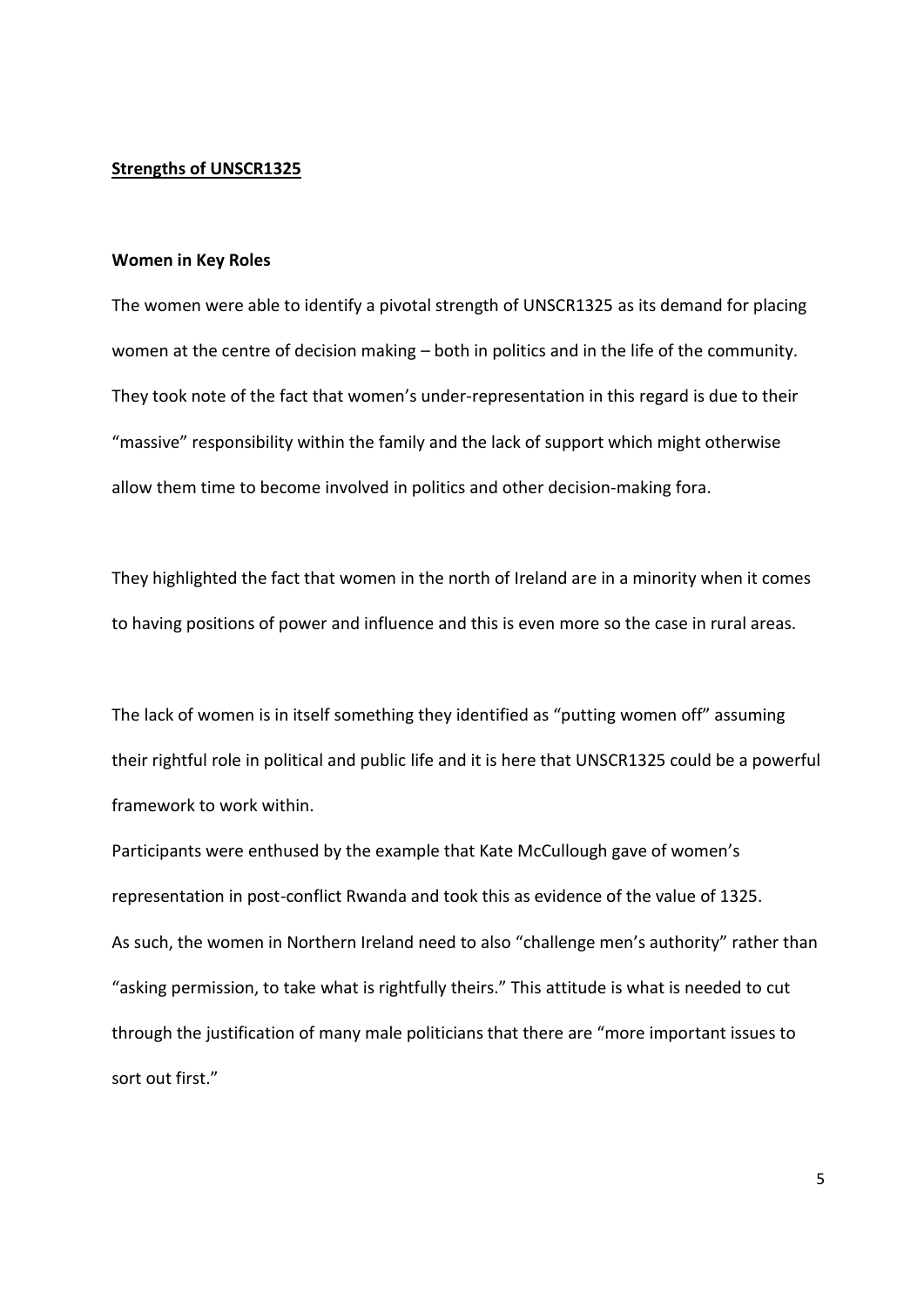Towards this end, participants talked about the need for women to increase their knowledge and awareness, to seize opportunities and to set about empowering themselves. They outlined the ideal as politicians - male and female - working together for equality and human rights in dialogue with the community sector.

#### **Do National Action Plans Matter?**

A number of different views were expressed in relation to national action plans as a means for implementing UNSCR1325. Some women talked about the power of the resolution within countries in which it is "legally binding."

However an example was highlighted about out the south of Ireland national action plan both focused its gaze towards foreign affairs rather than domestic. Moreover the fact that the 30% quota legislation had been passed two years ago in the south of Ireland was in fact not as a result of the 1325 national action plan but rather due to pressure from the women's sector, many of whom would not have even been aware of 1325 at that time.

The question was also raised about what the significance of the resolution is in locations like Northern Ireland where it holds no legislative power.

#### **A Framework for holding the Government to Account**

Many of the women praised the resolution for the influence it could potentially have on putting pressuring on governments to include women in decision making. There were likewise many positive comments in this vein regarding the potential impact that the toolkit could have in holding policy makers and politicians to account.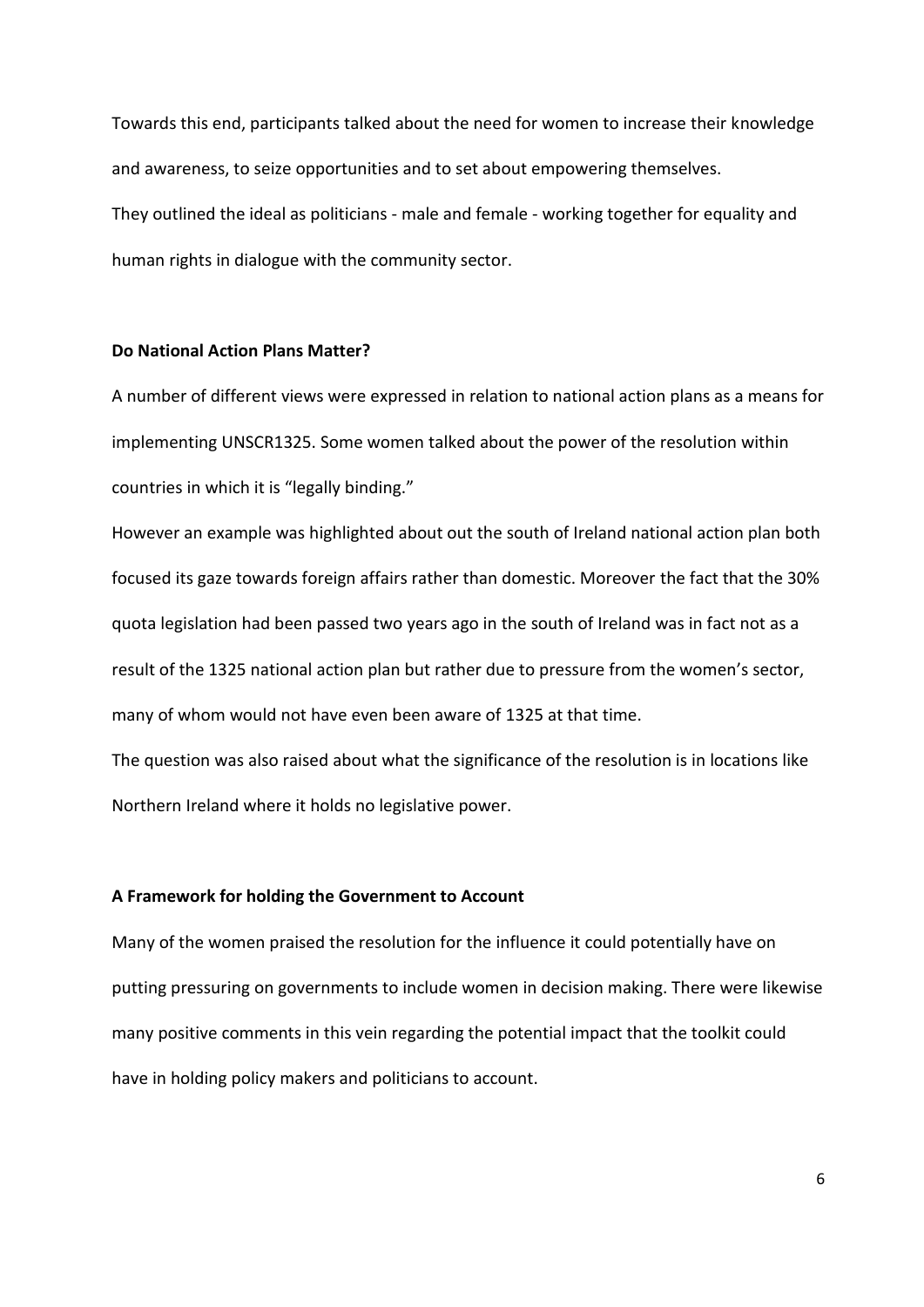#### **Filtering Everything through the Lens of Gender**

There was a strong sense from the discussions that bringing the gender perspective into parliamentary proceedings in addition to the "cross-community" perspective is essential. Some women expressed their surprise that women had been so under represented since the Good Friday Agreement.

In discussing the gender perspective the important point was put forward that operating through the lens of gender did not mean that only women benefit but that in fact, all of society benefits.

#### **Protecting Women in Post Conflict**

1325's focus on the safety and protection of women within the post-conflict environment was a huge strength according to participants.

The women noted that it is a documented fact that domestic and sexual violence against women spikes, after a period of conflict but that the implementation of 1325 would help to combat this.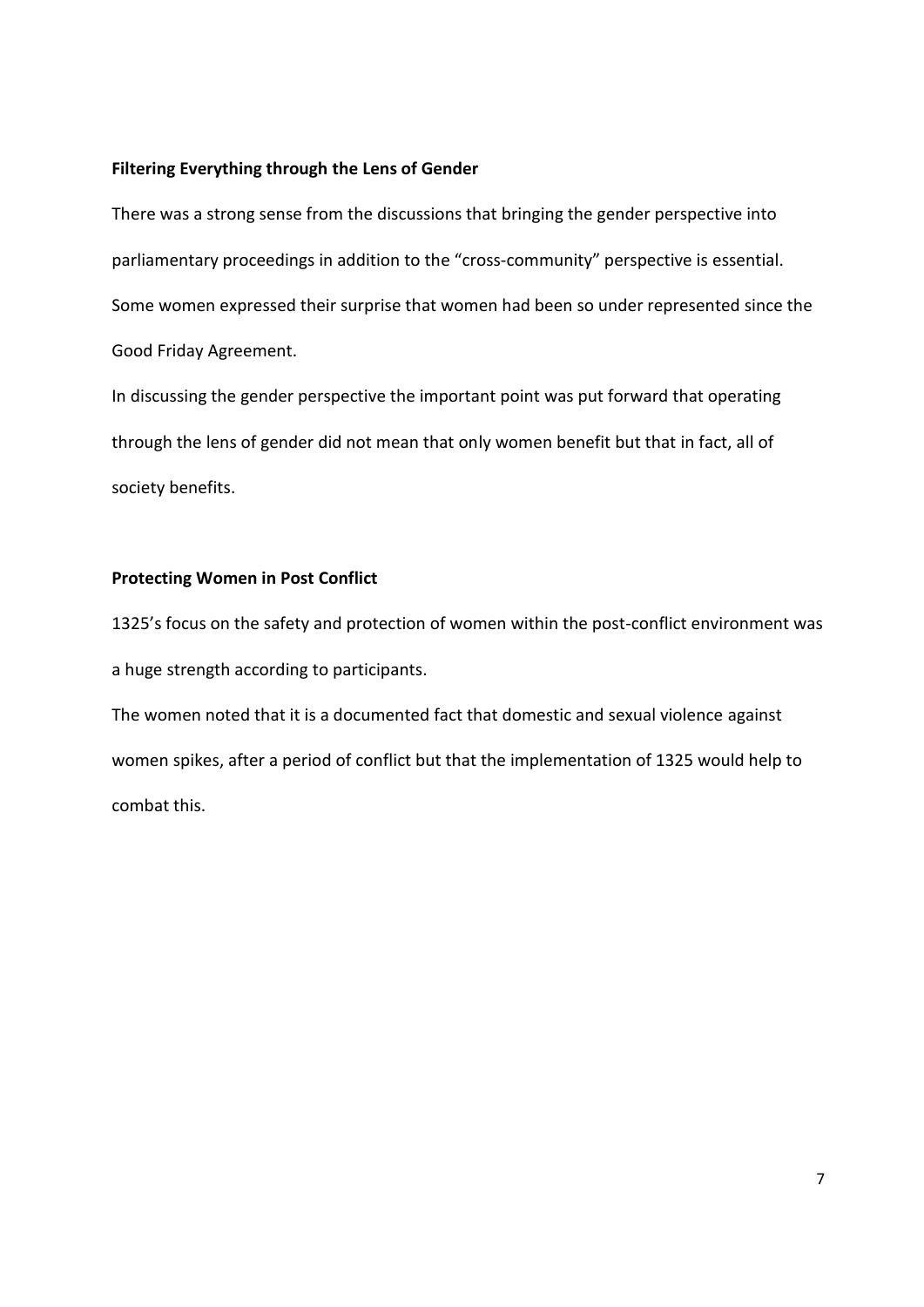**2. What can WRDA and the women's sector do to help fill the gap since UNSCR1325 has not been implemented in NI to ensure that women are included in decision making in relation to education, welfare reform, health, childcare and housing?**

#### **WRDA Creating a Groundswell of Support**

There were some general comments about the importance of regular communication from WRDA to women within northern Irish communities.

Some of the suggestions included holding a members day in which various women's centres could congregate. It was suggested that the WRDA should try to increase their membership, seeking to gather a wider representation of women – not just groups but individuals also. The idea was raised about creating issue-based focus groups to drive issues forward. Furthermore, participants thought that increased communication was necessary and to find various ways of communication in order to reach the greatest amount of women. In this way a critical mass would be created.

Recognising inequality for women in NI – addressing violence against women post conflict – control from paramilitary organisations in the communities

More participation from women at all levels in NI not just token representation

#### **Education**

#### **Community and Adult Education**

The women talked about the importance of "helping each other to change the mind-set." This would require participative community education that facilitates empowerment at a grassroots level. It was felt that community groups and organisations that promote equality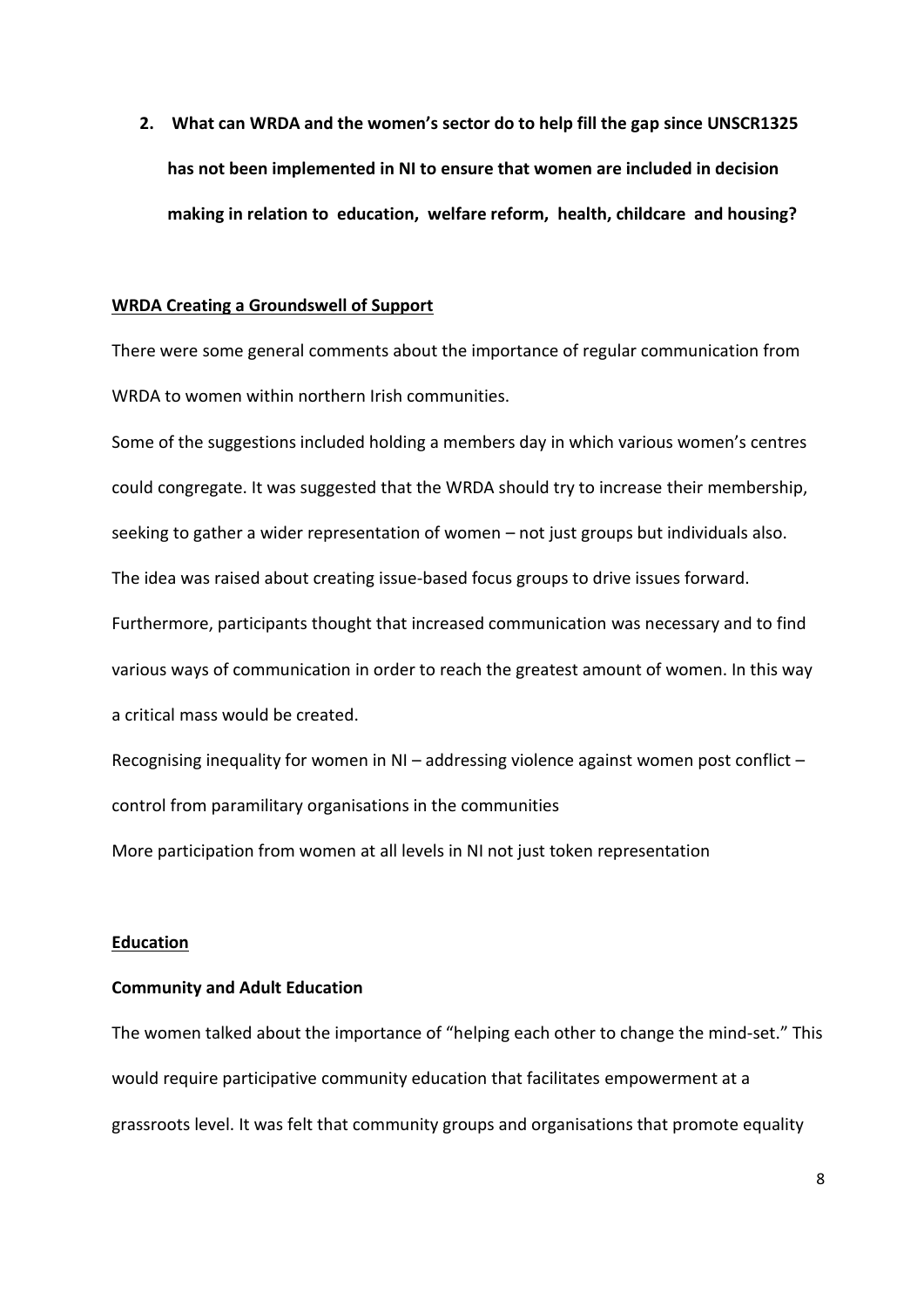education need to be promoted and supported and that the WRDA have a role to play in lobbying for more formal and informal education.

It was noted that women tend to be more open and receptive to attending courses and that for many women it is a matter of "starting somewhere."

Participants were very much in favour of seminars such as those on the "Women and Peacebulding" project being held more regularly and made accessible to individuals as well as groups.

#### **Reaching Young People**

Participants talked about the importance of educating children from primary level upwards on gender equality and respectful / safe relationships between men and women. Young people need to know for example that domestic violence is not acceptable. The women pointed out that since "we are all involved," it would be important to include both boys and girls and from an early age.

They also mentioned that it would be essential to teach all about the issues that 1325 cover such as the benefits women's participation and the various inequalities that currently exist between men and women in Northern Ireland.

It was felt that the path is currently very unclear for young women and that they need more education regarding gender equality, women's participation and UNSCR1325.

There was also the suggestion that it would be a beneficial step to have more women on school and college boards.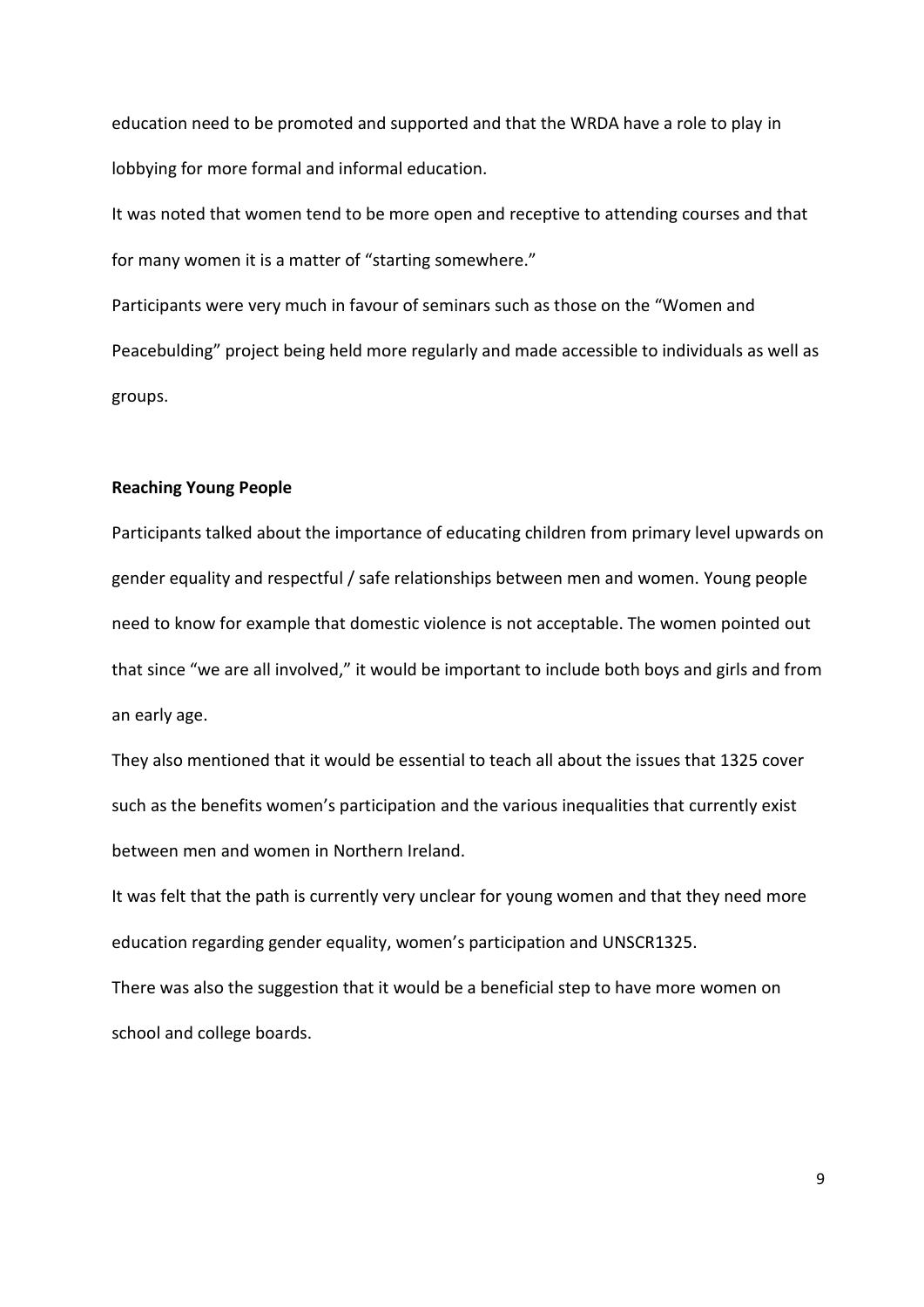Engagement at younger age to promote a standardised level of literacy and numeracy – more education on this for more people

#### **Education for Politicians**

It was suggested that the WRDA could play a role in taking the lead on policy positions in the women's sector. This would include the circulation of briefing documents and identifying the "right" people in the civil service that need to be influenced. The value of learning from other jurisdictions was also noted.

#### **Media Education**

Participants suggested that one important avenue of awareness raising is through the media. For example through the work that is carried out in lobbying on the 1325 issues, it would – with good communication – be possible to keep media attention peaked.

It was also suggested that there are opportunities to raise awareness on the issues through advertising in health centres. Another suggestion was the development of a mobile phone "app" on women's issues.

#### **Health**

The women felt that there is a need for alliances to be made between women's groups and community groups in order to lobby on issues of women's health services and health services in general.

They identified the need for equal representation on health trusts in order to put care at the centre of decisions on resources and budgets. The need was also highlighted for lobbying for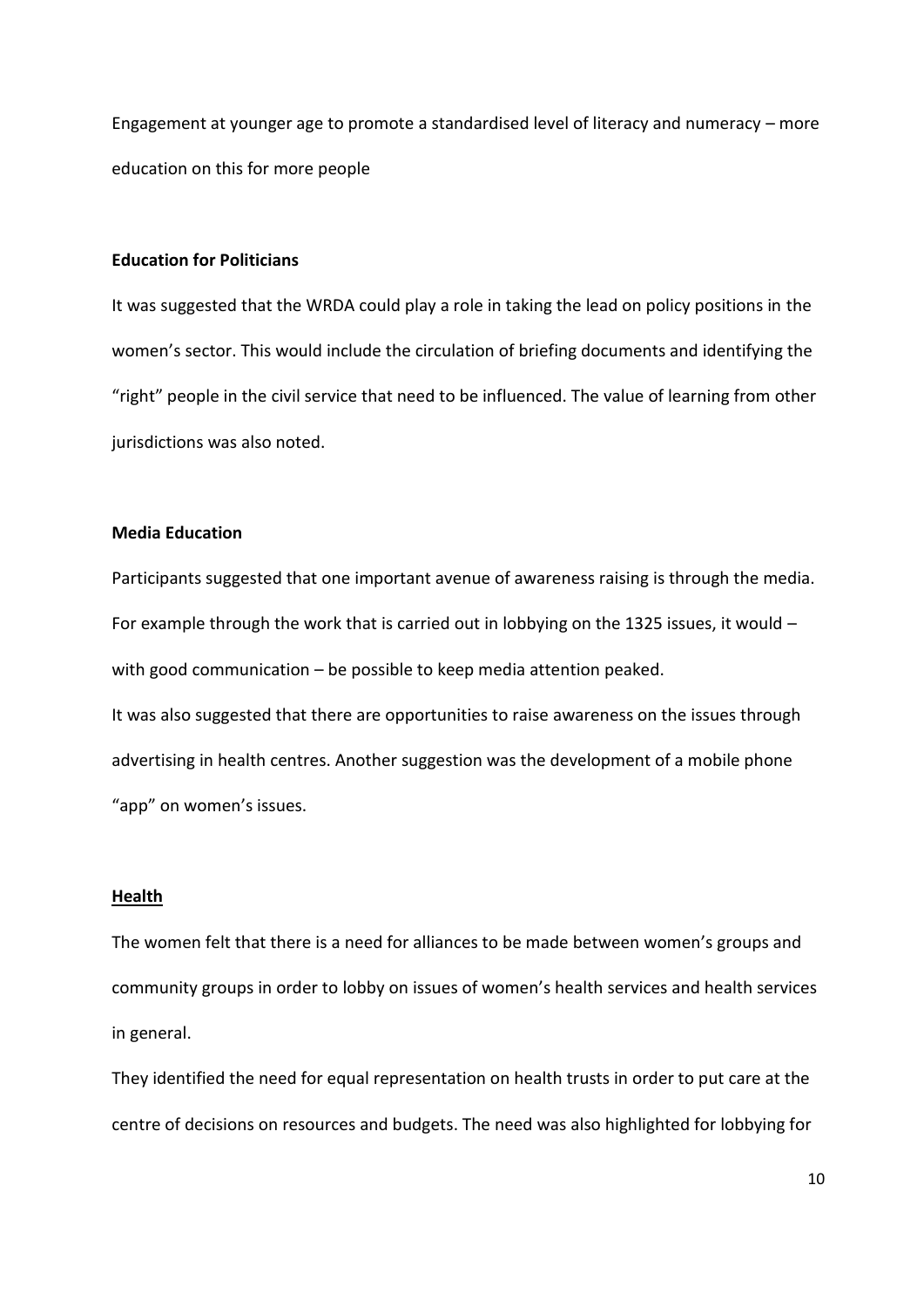better wages for caring professionals as well as gender equality within the health service itself.

#### **Welfare Reform**

Participants highlighted the importance of educating women on their welfare entitlements but also on the need to have greater equality in the distribution of welfare. The women said that more financial power needs to be given to women in terms of welfare payments and not to the men.

Towards this end some progress could be made by contacting local female representatives and other women in leadership who are in a position to influence the agenda in local councils. The acknowledgement that all types of women are affected – even those in isolated rural areas – is of utmost importance.

#### **Childcare**

The women talked about the lobbying that needed to happen towards making affordable, subsidised childcare and after-school care available for working mothers. They also identified the need for work place crèche facilities to allow women to advance in their careers rather than having to choose between working or being a mother.

Participants also pointed out where work could be done on educating parents on new policies pertaining to family and children's issues.

It was again mentioned that thought needs to be given to this also within the differing needs of women living in rural areas. Moreover, the point was made that the important work of giving care to children should be properly paid.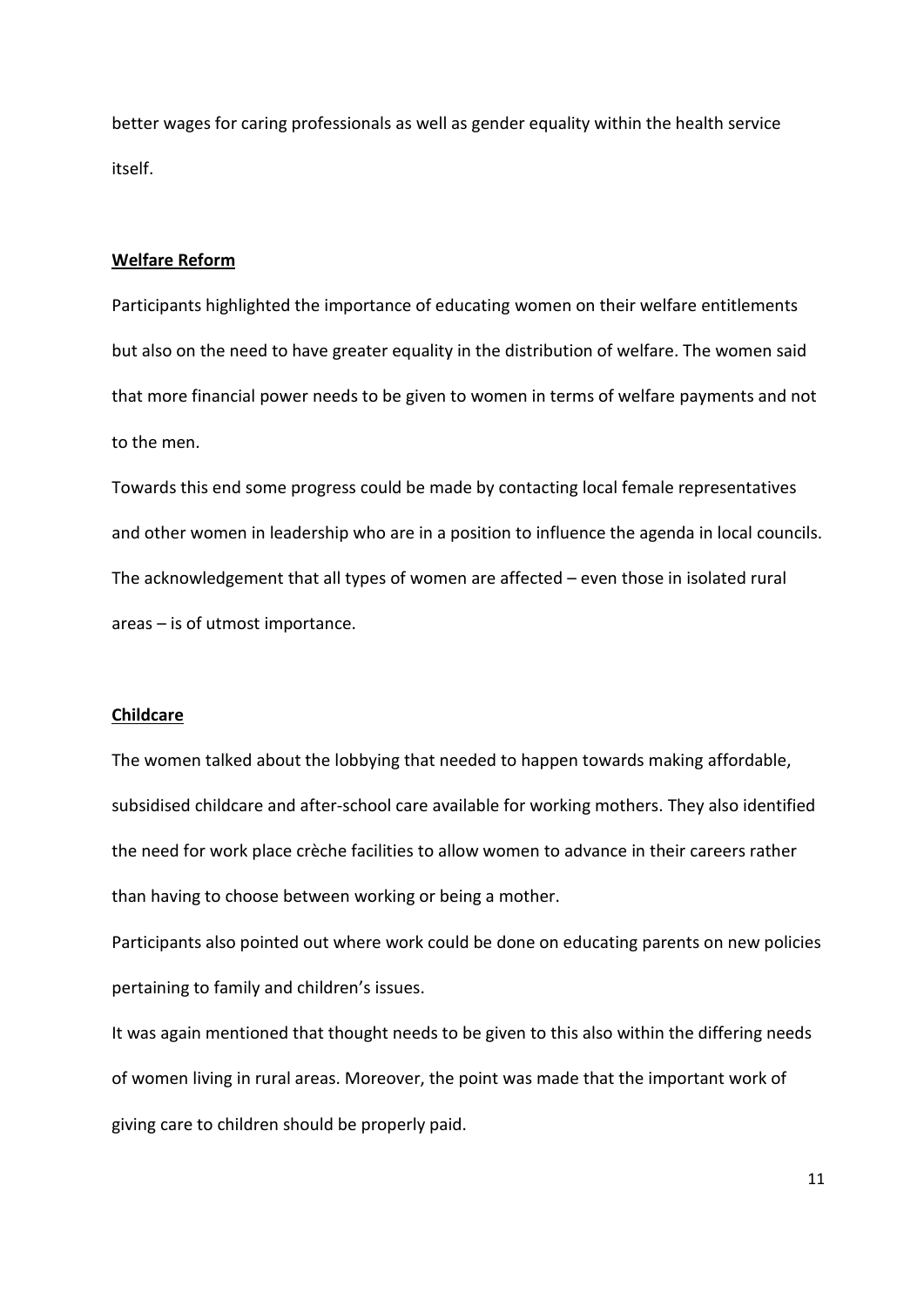One participant added that opportunities for training and education that considers childcare facilities are easier to find in the flexibility of community and adult education.

#### **Housing**

Participants clarified that there is a need to educate people on housing rights and responsibilities – particularly for first time buyers. They said that there needed to be a review of rents and rates in both private and public housing and that social housing should be promoted. Towards this end, they said, the council as well as the housing associates should be lobbied. Finally, it was highlighted that women must be included in any decision making relating to social, affordable and accessible housing.

**3. WRDA is currently supporting this work through training, lobbying, networking and partnership building. What else could WRDA do to support women to participate more effectively in decisions that affect their lives?**

#### **Education on UNSCR1325**

The Women felt that while the work of 1325 is of utmost importance, people need assistance in understanding its' content and relevance. It was also pointed out that, being a very broad resolution – different parts are relevant to different organisations and that there were therefore "different messages and different audiences."

One participant also made that point in relation to women that "we all do good work but we are not good at publishing the work we do."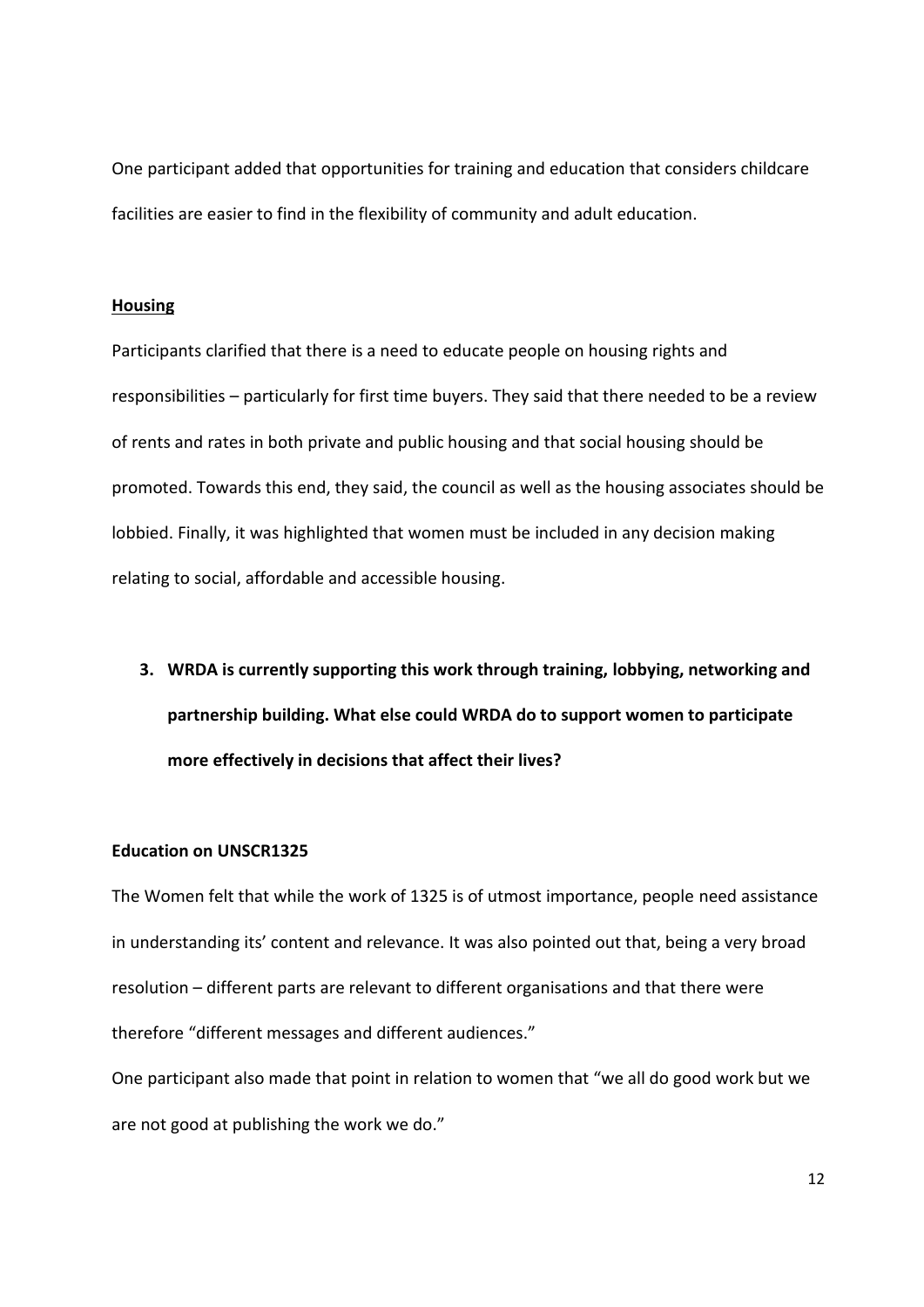#### **Involving Younger Women**

Some of the women thought that it is imperative to build the self-confidence of young women as tomorrow's leaders. They said that these women need to be sought out, trained and educated as they would be making important decisions in the future. It was suggested that this process of empowerment could take place on a cross community and a cross border basis.

#### **Strength in Collaboration**

Participants highlighted not only the power of collaborating with other women's groups but also the power of collaborating with other events / organisations such as the Ulster Museum.

#### **Supporting Women's Mental Health**

Due to the impact of the troubles both domestic violence and mental health have become chronic problems within northern Irish society. Participants felt that it is time to really hold the health sector to account in this regard so that people can get the help and support they need.

#### **Women and Politics**

The women thought that there was a great need to make people aware of the low number of women within political life in Northern Ireland and that everything possible should be done to encourage women to become involved in politics. It was felt that in particular, young women need "sign-posting" to become involved and that more generally, training for women of all ages was called for. This training should take in lobbying, leadership and decision making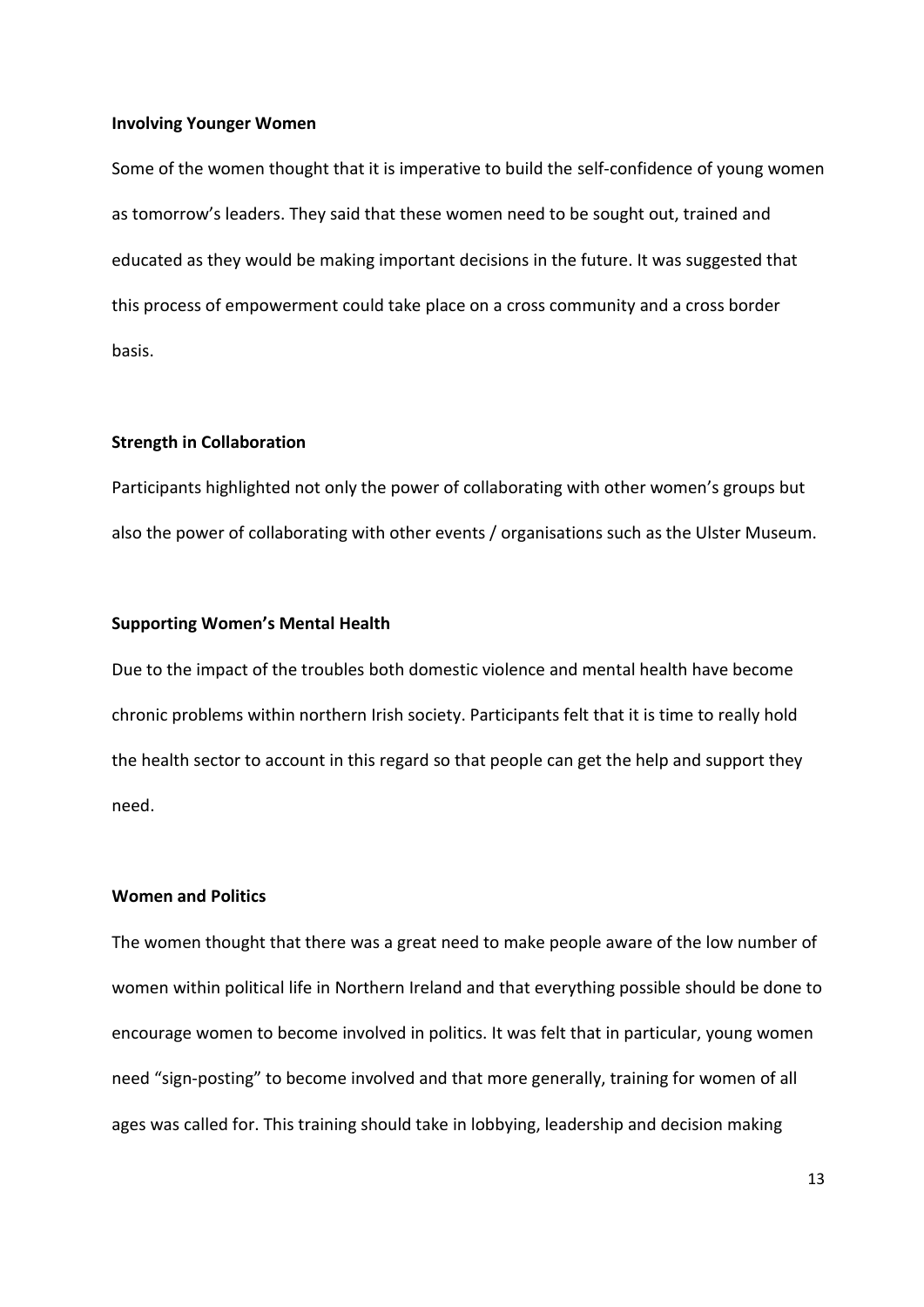One participant spoke about creating links between women who are already in the assembly and women in the community. In this way the concerns of women at the grassroots level could be brought into the assembly via the female politicians.

#### **Access to Information**

The issue of access to information was raised both in terms of how to access services and also in terms of the other various areas relating to UNSCR1325.

In disseminating information, it is important, according to the women to make it easy to understand and jargon free. A variety of methods were mentioned including, leaflets, social networking, websites and the dialogue –based sharing of information. An example of valuable information-sharing would be the distribution of the contact details of MLAs.

#### **WRDA and Women's Training**

Participants were convinced that there are many ways in which the WRDA can provide invaluable training for women. Some of the areas mentioned were: training in lobbying, personal development training, involving women in campaigns, holding workshops on various issues, confidence training, political training, education on the realities of gender inequality in NI and the current statistic of women and decision making, training about respectful and peaceful relationships / healthy marriages and education on voting.